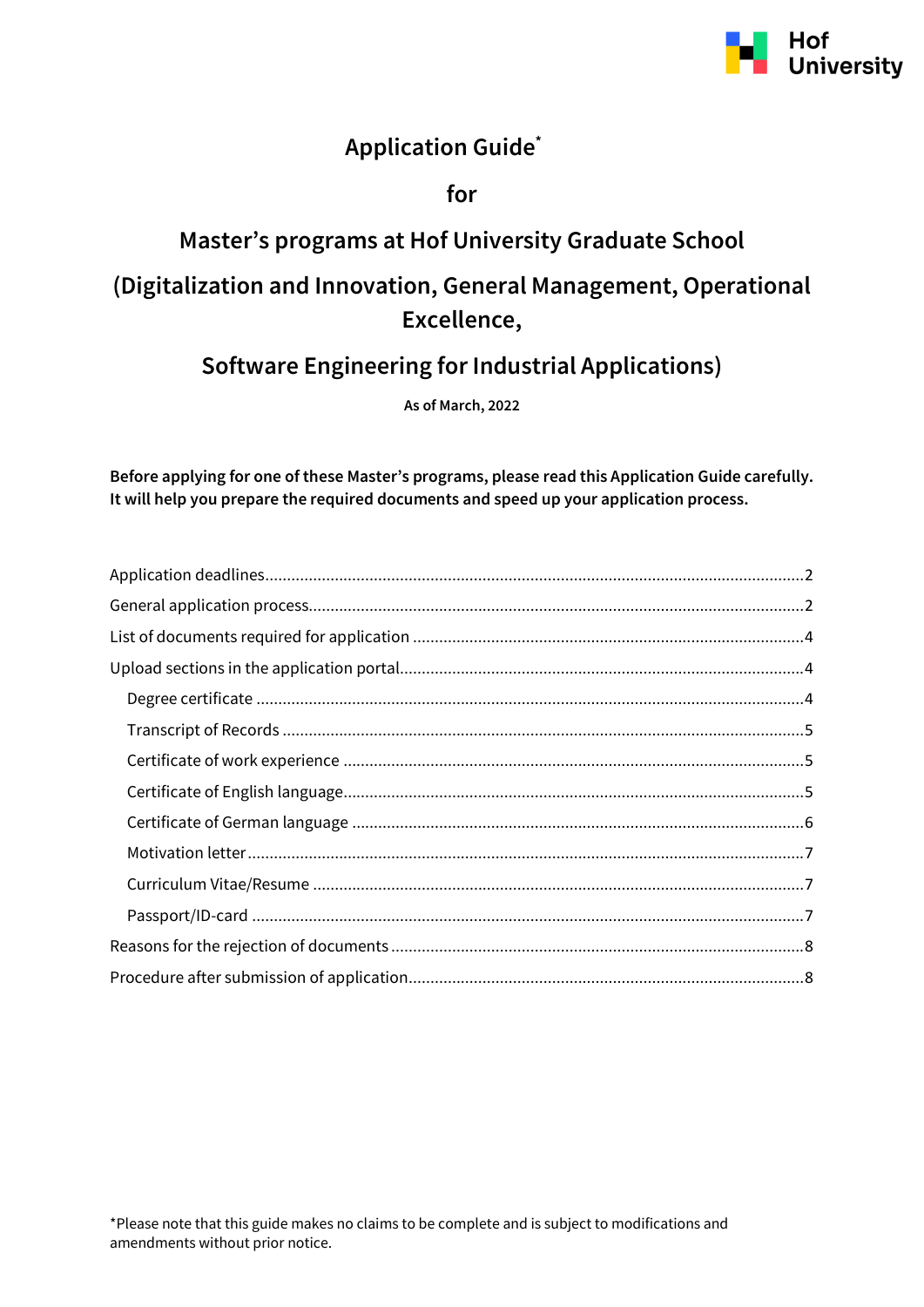# <span id="page-1-0"></span>Application deadlines

- Applications have to be submitted via our Primuss application portal: [https://www3.primuss.de/cgi](https://www3.primuss.de/cgi-bin/bew_anmeldung_v2/index.pl?Session=&FH=fhh&Email=&Portal=1&Language=en)[bin/bew\\_anmeldung\\_v2/index.pl?Session=&FH=fhh&Email=&Portal=1&Language=en](https://www3.primuss.de/cgi-bin/bew_anmeldung_v2/index.pl?Session=&FH=fhh&Email=&Portal=1&Language=en)
- The application period for winter intake is between April 15 and May 31.
- The application period for summer intake is between November 05 and November 30.
- Most admission letters will be issued in June for winter intake and December for summer semester intake.

### <span id="page-1-1"></span>General application process

The **whole application process is free of costs and there is no age restriction for applicants.**  Please check our website for the preconditions of the requested study program:

- [Digitalization and Innovation \(M.B.A.\)](https://www.hof-university.com/graduate-school/masters-program-full-time/digitalization-and-innovation-mba.html)
- [General Management \(M.B.A.\)](https://www.hof-university.com/graduate-school/masters-program-full-time/general-management-mba.html)
- [Operational Excellence \(M.B.A.](https://www.hof-university.com/graduate-school/masters-program-full-time/operational-excellence-mba-and-eng.html) and Eng.)
- Software Engineering [for Industrial Applications](https://www.hof-university.com/graduate-school/masters-program-full-time/software-engineering-for-industrial-applications-meng.html) (M.Eng.)

We highly recommend **not to apply at the end of the application period**, as this will extend the period of getting feedback regarding your application documents and regarding an admission or rejection. Furthermore, it might delay the process of visa application.

After the submission of your documents, the Examination Board will intensively scrutinize your documents and will decide about admission. Therefore, please **submit the requested documents in time and check Primuss portal regularly**. Please avoid to hand in additional letters, which are not requested (e.g. letters of recommendation!). **If you are asked to upload new documents, please do not forget to re-upload all documents of the respective section.**

Even if the application process is done via the application portal only, please make sure you are available via email. Hof University might try to contact you before the beginning of your studies via your private email address given at the moment of you application. Therefore, it is important that you **personally have access to your email address**.

Hof University grants admission only for the semester, you have applied for. The admission cannot be postponed to another semester. Please apply during the next application period again, choose "yes" at "pre-approved admission" and **upload your former admission letter in the upload area at "admission letter last term". A former admission is no guarantee of getting a seat for a later semester.** This decision is always in the hands of the Examination Board.

If you should have received a **rejection,** you can apply again the next semesters if you now fulfill the requirements.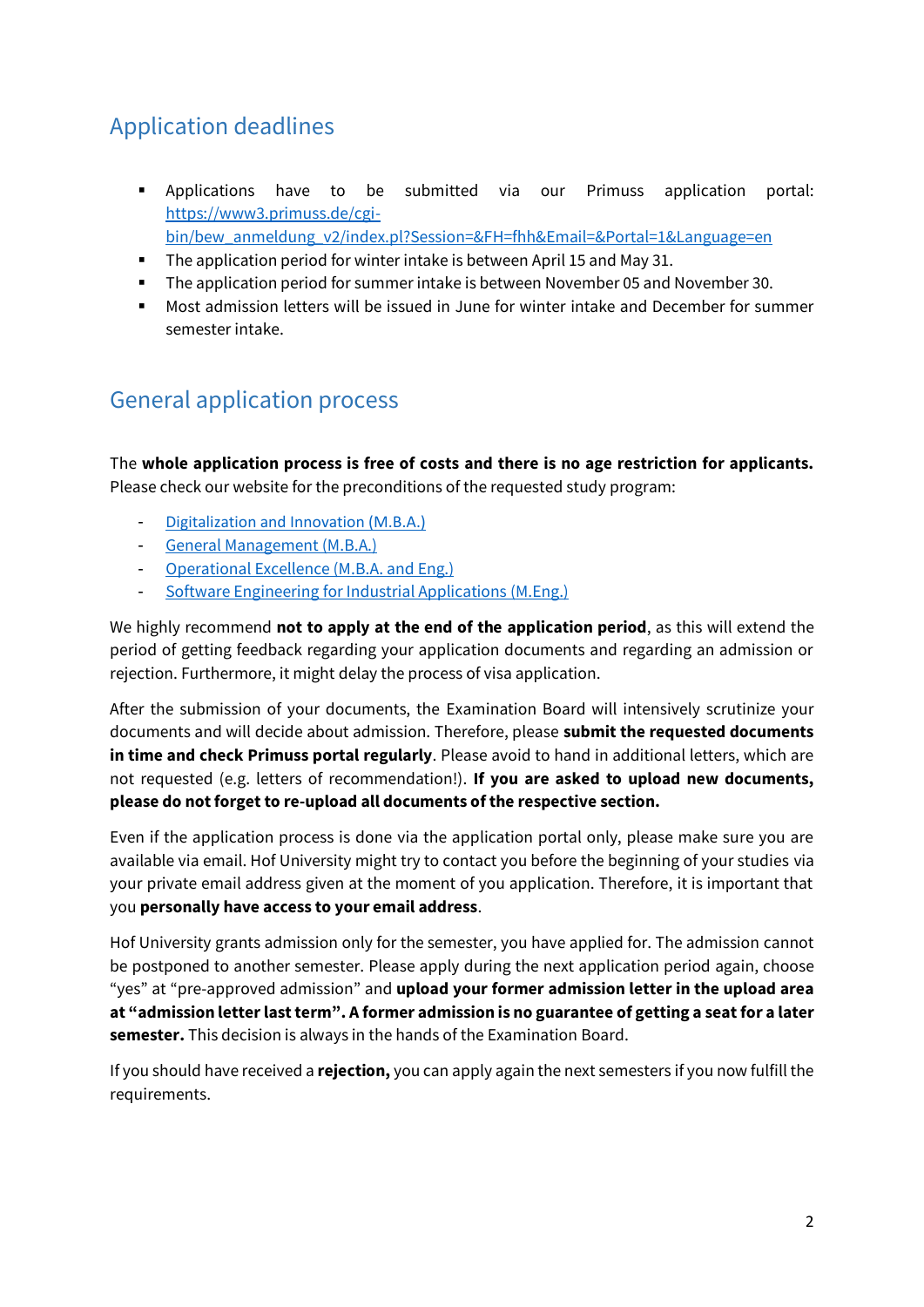Please keep in mind that for application at Hof University, **you do not need agencies**. We do not give advantage to applicants using agencies. Quite the contrary, it is better to do the application process on your own, as you won't miss important information given by the admission team. Here is some information reg. misleading agencies: [https://www.daad.in/en/study-research-in-germany/studying](https://www.daad.in/en/study-research-in-germany/studying-in-germany/authentic-information-for-germany-aspirants/)[in-germany/authentic-information-for-germany-aspirants/](https://www.daad.in/en/study-research-in-germany/studying-in-germany/authentic-information-for-germany-aspirants/)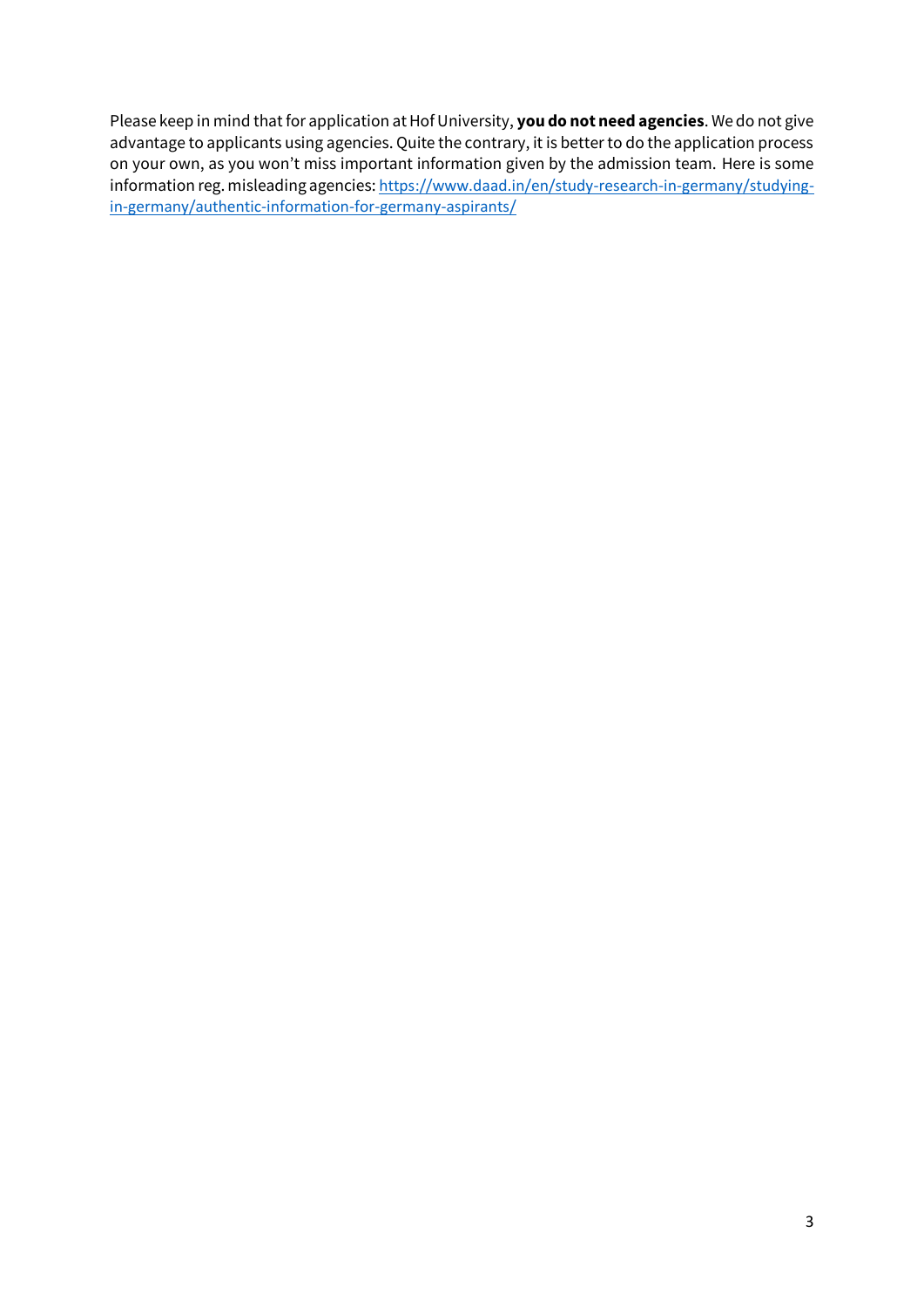# <span id="page-3-0"></span>List of documents required for application

During the application process, you will be asked to upload documents in at least **8 different sections** (see below).

Please note that you have to **upload at least one relevant document** in each of the mentioned sections. Otherwise, the Examination Board will not review your documents and your application will be rejected as incomplete.

In particular cases, you might be asked to upload other documents as well. For example, applicants from **China, Mongolia or Vietnam** need to present an APS certificate with their application.

All documents have to be submitted **in digital form/as a scanned copy**. The Examination Board only considers documents uploaded in the application portal during the application period. Documents sent via post or email are not accepted. The documents do not have to be certified by your local embassy.

The Examination Board accepts **documents issued in German or English**. In case your original documents were issued in another language, please upload **the original documents together with an officially certified translation** into German or English.

If you are asked to upload new documents, please do not forget to **re-upload all documents of the respective section**.

# <span id="page-3-1"></span>Upload sections in the application portal

### <span id="page-3-2"></span>Degree certificate

- Please upload your Bachelor's Degree Certificate
- The Bachelor's degree has to be conferred by an **accredited university** and has to be (at least) **equivalent to a 180 ECTS German Bachelor's degree**.
- You do not have to convert your grades and credit points into the German grade and ECTS system. The examination board will check whether your degree fulfills the 180 ECTS requirement.
- The university where you completed your previous studies **has to be listed as H+ in the Anabin database** set up by the German Ministry of Education: [https://anabin.kmk.org/anabin.html.](https://anabin.kmk.org/anabin.html) In case your university is not listed there, it is your own responsibility to provide the evidence of accreditation of your university/study program. The Examination Board will review the documentation provided.
- **■** In case you have completed other study programs (Bachelor level or higher) in addition to the mentioned studies, please also upload the respective documents (degree certificate and transcript of records, see below).
- **Provisional degree certificates** can only be accepted in individual cases. They have to confirm clearly that the study program has been completed successfully. Usually, they have to be recently issued (not older than one year at the time of application).
- Without any form of proof that your previous degree has been successfully completed, you cannot be admitted to the Graduate School Master's programs.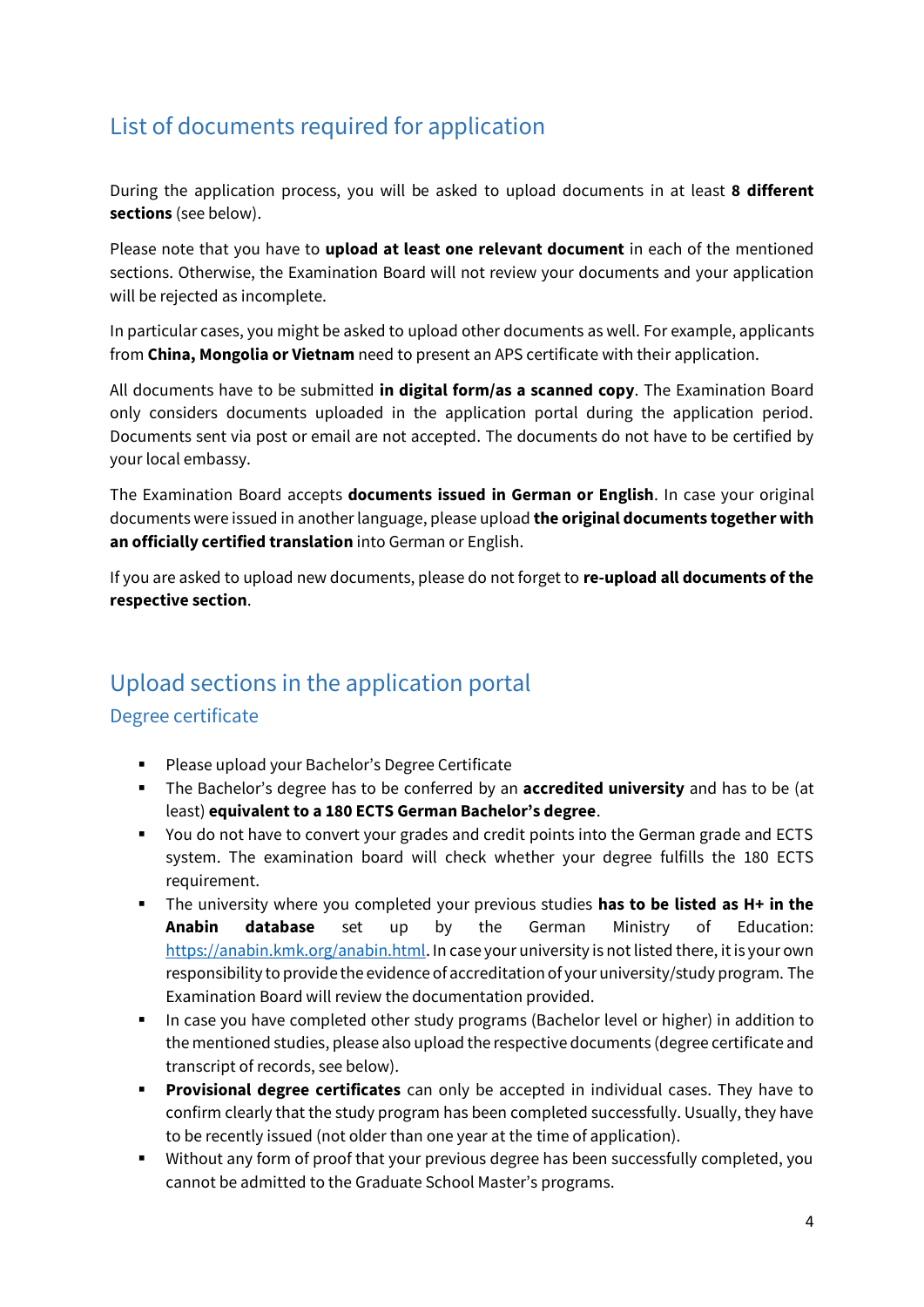### <span id="page-4-0"></span>Transcript of Records

- Please upload an official **marksheet/Transcript of Records/list of modules and grades** for all study programs you completed with a degree certificate (in addition to the degree certificate uploaded in the section above).
- The document has to be issued by your university (or a responsible affiliated college/institution)" and has to contain the **list of all your modules and grades in all semesters/study years**.
- The document will be rejected if pages/semesters are missing.

### <span id="page-4-1"></span>Certificate of work experience

- Please upload proof of **at least one year of work experience after completion of your Bachelor's degree**.
- If you only have acquired the required minimum of work experience, make sure the documents submitted under "Degree certificate" and "Transcript of Records" contain the exact end date of your studies. This date will be needed to check whether you fulfill the one year requirement.
- Usually, applicants can prove their work experience by submitting one document ("service certificate", "Arbeitszeugnis"). The document has to contain at least the following information: Date of joining, date of leaving (if applicable), date of issue, position in the company, weekly hours/full-time job. If this information is not included in one document, you can upload several documents.
- Your work experience can only be proven through documents confirming that you worked for the company. A work contract or offer letter does not show that you really worked for the company. Therefore, **work contracts and offer letters are not sufficient** as proof of work experience. In individual cases, they can however be uploaded to add information missing in the service certificate (or similar).
- We also accept **payslips**, which includes the date of joing and the date of issue. Of course you can black your earnings.
- **Internships** can be considered in individual cases, but **only in combination with other relevant work experience**.
- **For "Software Engineering for Industrial Applications"** the work experience as **freelancer is not accepted.**

### <span id="page-4-2"></span>Certificate of English language

- Please upload a proof of your English language proficiency.
- You can prove your English language proficiency by uploading an official test score document. **The minimum scores accepted are 90 (TOEFL iBT) or 6.5 (IELTS academic)**. Please do not submit test score documents with a lower score as they cannot be considered and can even be reason for rejection.
- In individual cases, other English test score documents (minimum level B2) can be accepted. This is decided by the Examination Board after reviewing the entire application.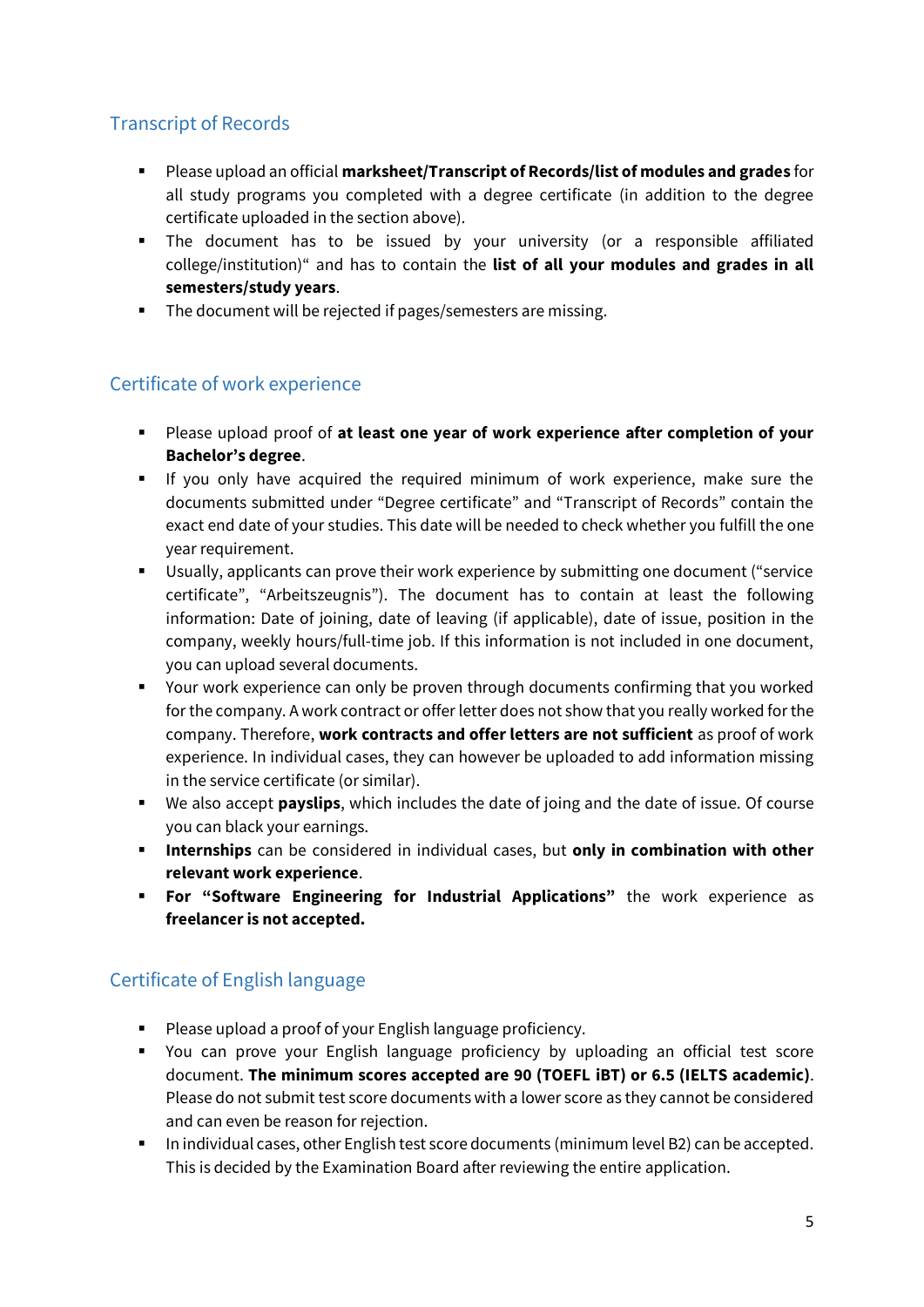- **EX** Language certificates should not be older than 3 years (dating back from your intended study begin at Hof University, i.e. March 15 or October 1)
- We **also accept a confirmation from your university that your Bachelor's program was fully conducted in English language** as proof for English proficiency. This document not necessarily has to be a separate "language of instruction letter". It is sufficient if the language of instruction is clearly mentioned on the official degree certificate or transcript of records. However, if this is the case, we kindly ask you to upload the document twice, in the respective sections.

### <span id="page-5-0"></span>Certificate of German language

- For "Operational Excellence" and "General Management", you need to prove **German language skills with a minimum level A1** according to the CEFR (Common European Framework of Reference for Languages) **at the moment of your application**. This requirement cannot be waived.
	- o Hof University accepts official test score documents (e.g. **Goethe, telc, ÖSD**).
	- $\circ$  In individual cases, other certificates can be accepted if they contain at least the following information: name and address of issuing institution, responsible persons/teachers, level according to the CEFR, content and grade of the exam.
	- o **Attendance certificates are not sufficient** as proof of basic German language skills.
	- o Language certificates should not be older than 3 years (dating back from your intended study begin at Hof University, i.e. March 15 or October 1).
	- $\circ$  For language certificates proving a level higher than A1, the same rules apply as for German A1.
- **Only for "Software Engineering for Industrial Applications",** the German language certificate is not mandatory at the moment of the application. Basic German language skills can be acquired during the first academic year at Hof University. However, if you already have German language skills, please upload your certificates in order to be given the right German language level during your studies.
- **Please upload all German test score documents and course attendance certificates you have,** in order to get the right German course during your first semester at Hof University.
- Special regulation for application for winter semester 2022 (only "Digitalization and Innovation", "General Management" & "Operational Excellence")

If you are not able to prove your German language skills (minimum level A1) by an official certificate, please upload whichever documents you have in hand that can prove your German language skills, together with a short explanation of your current problems. The examination board will then review your application. If you do not upload any document in the "German language" section in the upload area until the end of the application period, your application will be rejected.

In individual cases, if the submitted German language documents do not fulfill the requirements, the examination board can decide to offer a German language aptitude test to evaluate your current German language skills.

If this applies to you, you will be contacted by email with further information. This German language aptitude test would then replace the requested proof of German language skills.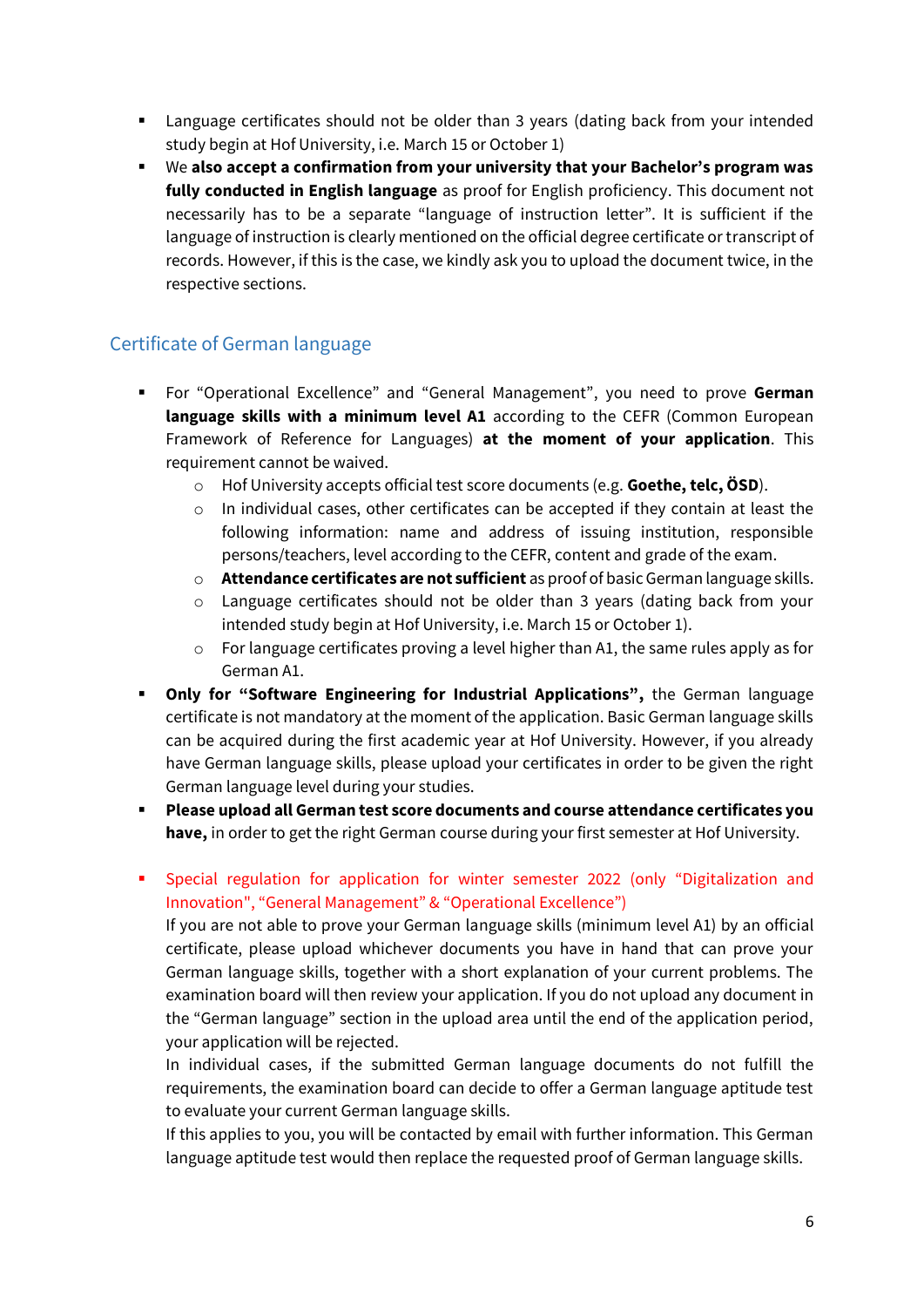Please note, the decision about offering a German language aptitude test is made by the examination board only in individual cases and only if all other requirements are fulfilled. There is no guarantee for this offer.

#### <span id="page-6-0"></span>Motivation letter

Please upload a **personal motivation letter (1-2 pages)for the specific Master's program you are applying for**. The document has to contain at least the following information:

- Why are you interested in this specific Master's program at Hof University Graduate School?
- Which aspects of the Master's program are particularly interesting for you?
- What is your educational/professional background? Why are you especially qualified for the program?
- Why studying in Germany? Your background regarding Germany/German language?

**If you apply for several programs, please also submit different motivation letters**. If you upload a motivation letter directed to another study program/university, this can be a reason for rejection.

#### <span id="page-6-1"></span>Curriculum Vitae/Resume

Please upload your curriculum vitae (1-3 pages). The document has to contain at least the following information:

- Your **personal data**: last name, first name, address, birth date.
- Your **previous studies**: exact dates (month/year), name of the institution (college and university, if applicable), city/country, name of the study program(s). Please also mention studies you did not yet finish.
- Your **work experience**: exact dates, name of the company/employer, position, city/country
- **EXED Your language skills:** especially your German and English language level should be clearly indicated.

Please respect a chronological order and **make sure that the uploaded documents and the CV correspond with each other**. An incomplete or inconsistent CV can be a reason for rejection of your admission.

### <span id="page-6-2"></span>Passport/ID-card

- During the application process, you also have to upload a copy of your passport/ID-card.
- In case of a name change: if your name on the documents does not correspond to the name in the passport/identity document, you have to submit an official document confirming the name change (e.g. marriage certificate).
- Please make sure that in your application, you indicate your name (family name and given name) as mentioned in your passport/ID-card.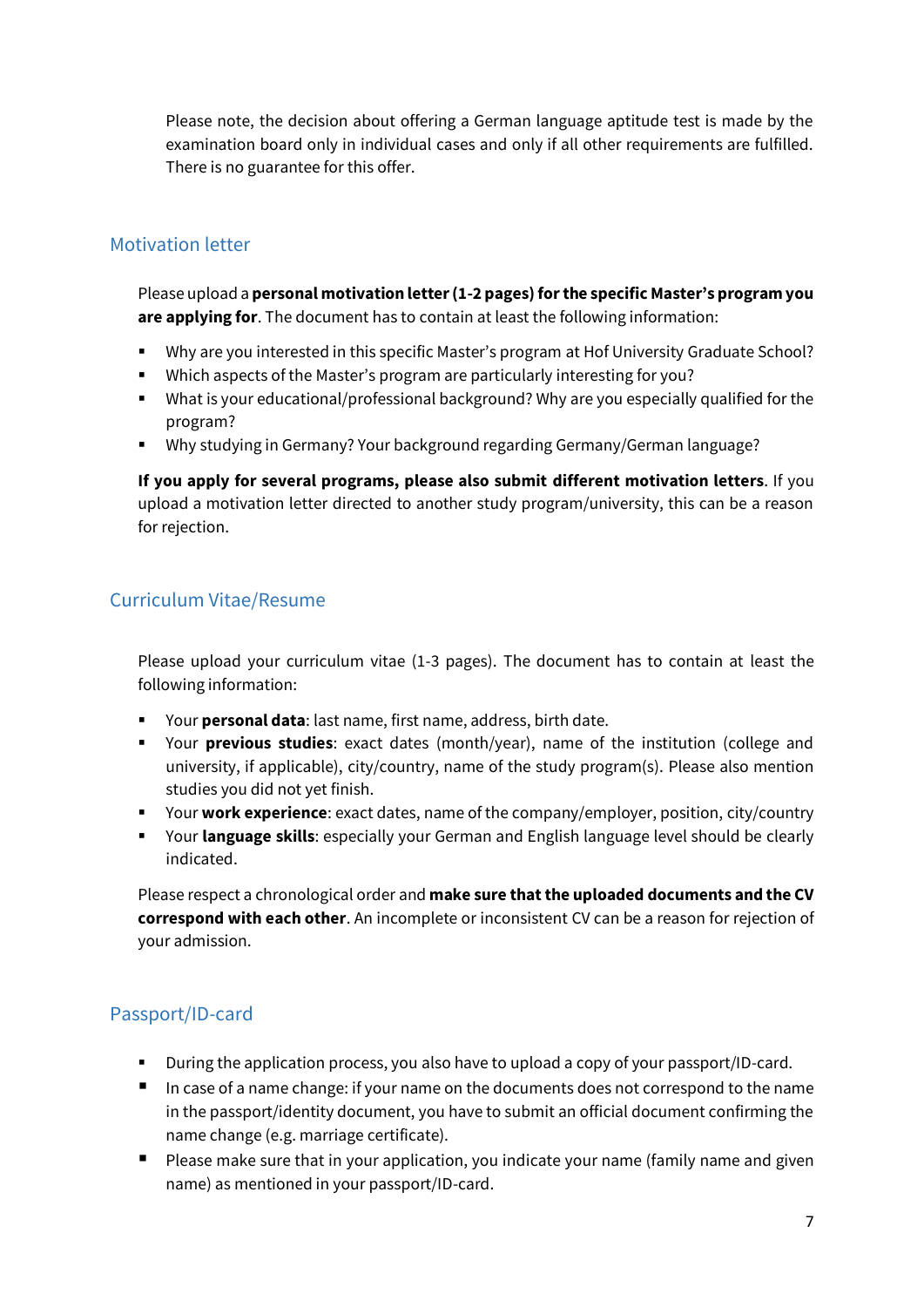# <span id="page-7-0"></span>Reasons for the rejection of documents

If your documents were rejected in the application portal, please read the information on required documents carefully. You can also find an explication in the application portal.

Frequent reasons for the rejection of documents are:

- The document uploaded does not contain all required information. You should then upload a new document containing the missing information. Please do not forget to re-upload the first document together with the new one.
- You only uploaded the (certified) translation and not the original document. Please note that you need to upload both the original documents and their translation in German or English. The translation alone is not sufficient.
- Your document was not signed (correctly). A signature/name/stamp is missing.
- The issuing date of the document is missing.
- Your document has been modified. For example, if someone changed the dates manually in a computer written document, the document might not be accepted.
- Poor quality of the scanned copy. Please make sure to upload all documents in a high quality.
- The uploaded documents were issued for a different person.
- A document was uploaded in the wrong section.
- If you are asked to upload new documents, please do not forget to re-upload all documents of the respective section.

Please do NOT upload this kind of documents:

- If you should already have language skills in other languages than English or German, it is enough to mention it in your CV. Primuss application portal does not have an additional section to upload these certificates and these skills are not considered for the decision on admission.
- Documents confirming your participation in sports events, competitions, workshops etc. will not be considered for admission purposes.
- **EXECOMMENDER EXECOMMENT IS RECOMMENT CONTER** Recommendation letters from teaching staff. You need to prove the completion of your Bachelor's program with the degree certificate and the mark sheets. There is no need for personal recommendations. This kind of documents will not be considered.

### <span id="page-7-1"></span>Procedure after submission of application

After the submission of your application, the examination board will check your documents. Please have a look on the online application portal regularly in order to avoid delays regarding admission. For example, you could be asked to upload an alternative document (see above).